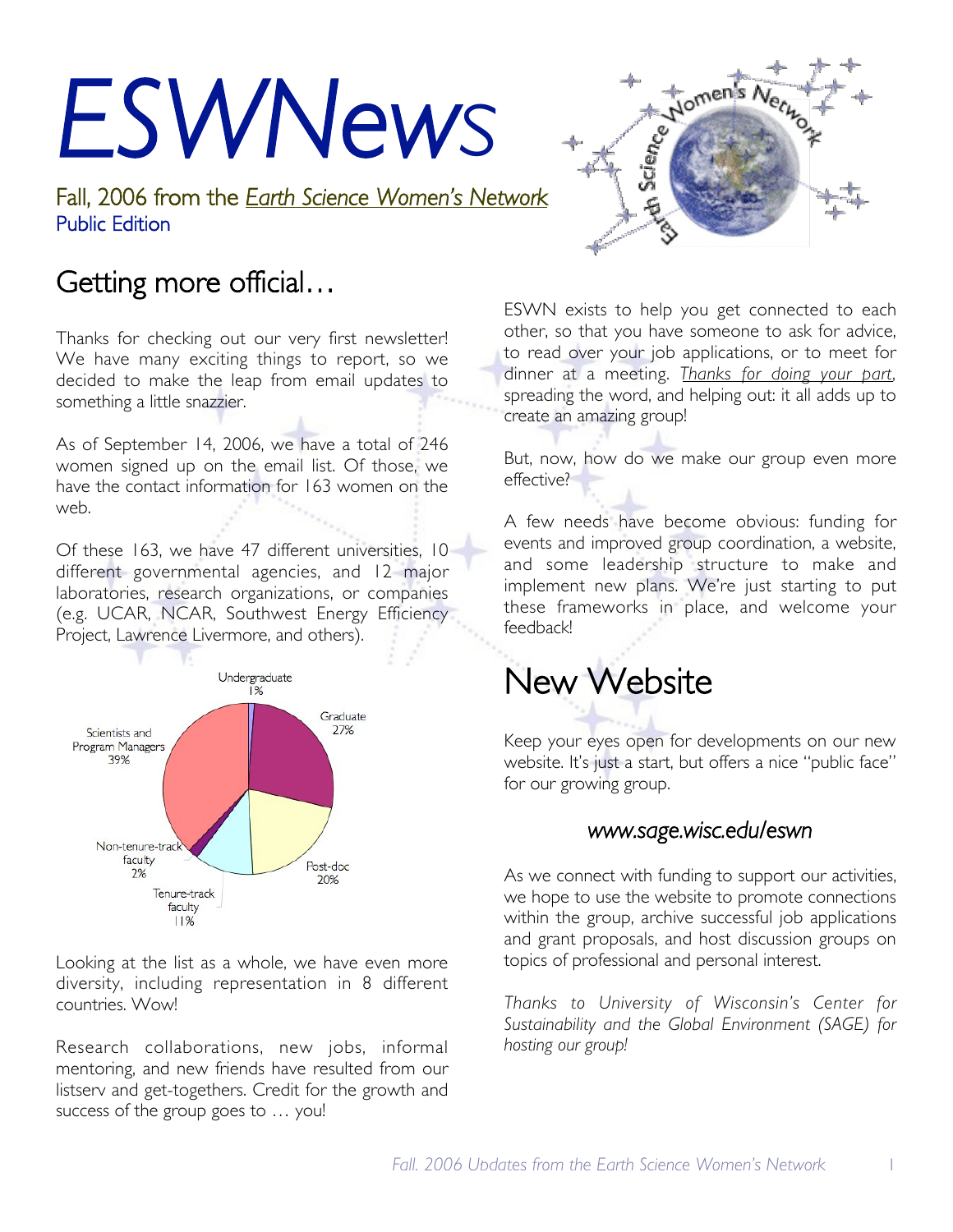#### **You Are Invited**

... TO THE 4<sup>TH</sup> ANNUAL ESWN RECEPTION AT the American Geophysical Union (AGU) Meeting in San Francisco this December.

**We'll have lots of gourmet hor d'oeuvres, a cash bar, and a private room at Jillian's, right across the street from the Moscone Center.**

**When: Monday, Dec 11th** 

**Where: Jillian's @ Metreon**

**For More Info, Email Meredith Hastings (mhasting at atmos dot washington dot edu)**

#### **RSVP Required**

A great opportunity to see old friends and meet new ones!

**No cover. Cash bar.**

**Thanks to NCAR for providing generous support.** Also, thanks to Meredith, Christine, and Allison for getting this fun event together!



*ESWN Founding, 2002 AGU Meeting, Washington, D.C. From left: Allison Steiner, Becky Alexander, Tracey Holloway, Meredith Hastings, Arlene Fiore, Amanda Staudt.*

## ESWN Leadership Board

Ever since the start of ESWN back in 2002 – as an 8 person mailing list! – there has been a group of us working behind the scenes to help ESWN grow: setting up the listserv, organizing get-togethers, soliciting opinions, and thinking about the future.

Six of us who have been most active in recent ESWN activities have formed a Leadership Board:

- Arlene Fiore, Scientist, NOAA Geophysical Fluid Dynamics Laboratory
- Meredith Hastings, Asst. Prof., Brown University (currently a post-doc at University of Washington-Seattle)
- Tracey Holloway, Asst. Prof., University of Wisconsin—Madison
- Galen McKinley, Asst. Prof., University of Wisconsin--Madison
- Allison Steiner, Asst. Prof., University of Michigan--Ann Arbor
- Christine Wiedinmyer, Scientist I, National Center for Atmospheric Research (NCAR)

Appointments on the Board will extend for a 2-year period. We will hold general elections starting in Fall of 2008 to determine the ongoing make-up of the Board.

We would like to include one or two more members on the Board at this time. Please consider applying! If you are interested, just send us your CV and a short email addressing three questions:

- 1) Why do you want to be on the ESWN Leadership Board?
- 2) What have you done so far to strengthen ESWN (e.g. organized meeting get-togethers, invited new members to join, posted job announcements, etc.)
- 3) What would you like to do in the future to strengthen ESWN?

Please send the CV and (short, informal) answers to the ESWN Board email.

The board will help coordinate the many activities currently taking place under the ESWN umbrella.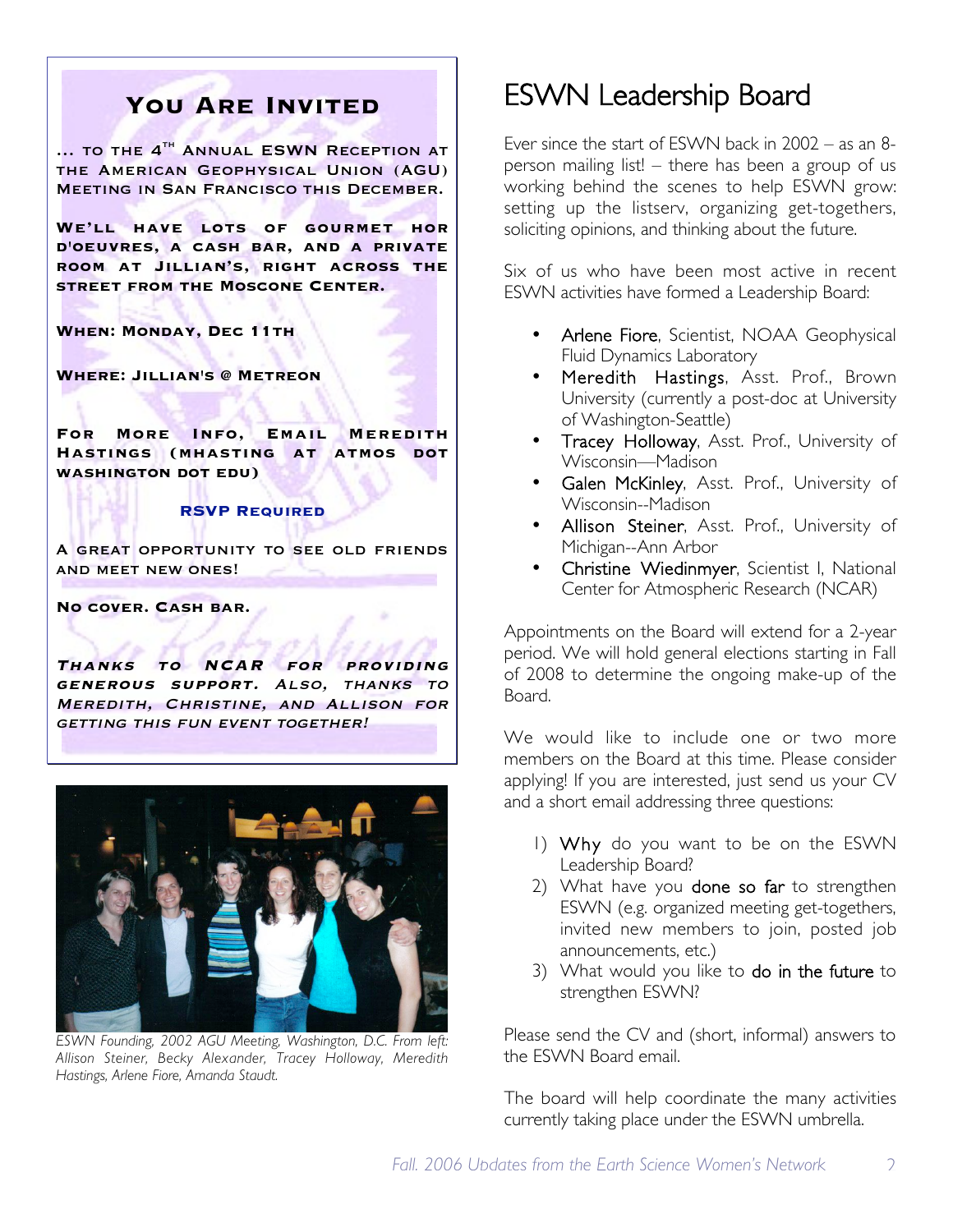### What's in a Name?

A goal of scientific publishing is to "make a name for yourself!" But, when women start publishing single, then meet a perfect mate… what to do about names? The listserv discussion sparked by Rebecca Michelsen, an assistant professor at Randolph-Macon College in Virginia, generated some fascinating insights about last names, marriage, and the solutions adopted by many successful scientists. Rebecca tallied the results and summarized key points (thank you, Rebecca!).

Of the 48 total responses, nine women changed their names to their husband's. Of these, five took their original surname as their middle name; several have publications under both names (they did not report any problems with having publications under two different names); two said they missed their maiden name (one now wishes she had kept her maiden name professionally). Twenty-six women kept their name, including one woman who had originally changed it for her first marriage, but kept her maiden name when re-marrying. The only complaint among this group was occasional confusion among parents and grandparents. Five respondents use their original name professionally, but changed to their husband's legally/personally. Two of these women changed back to their maiden name due to confusion. One problem is with administration taking the legal name necessary for taxes, and applying it to everything else (office, course lists, etc.). Another problem is with checks being made out to a professional name, which does not exist legally (in this particular case, the respondent's bank still cashes her checks). Nine women did something creative: Two chose to create a hyphenated name with husband's; one hyphenated first- and second- husbands' names, so that she shares a name with both her husband and her children; one woman reported that both she and her husband changed their last name to two last names: the wife's then the husband's (but not hyphenated); two reported that their husband took on their last name; two reported picking a new name (usually a combination) with their husband.



General Lessons Learned:

- Hyphenating seems to be the most confusing option, especially for citation indices.
- Unique names are useful for scientists-they are easier to find and harder to confuse.
- You can always change your mind later.
- There are many approaches to this culturally, e.g., the matriarchal system in parts of India, or the two-last-names approach of Latin America.
- Children often end up with their father's name, but there were also reports of using both names for the kids, or the mom's name for girls and the dad's name for boys.

Comments in the discussion also pointed to potential changes to "the system" that could make life easier for scientists with name issues of any variety. Science citation methods should reflect contributions made under different names. Universities should decouple a faculty member's legal name from her chosen, professional name in directories and other official listings. Conference organizers should take care to list attendees by their professional names, and not assume "one name fits all." We may not be able to change banks, airline policies, or the IRS, but we hope our scientific communities and universities will soon be able to adjust to the single or married woman scientist, by any name.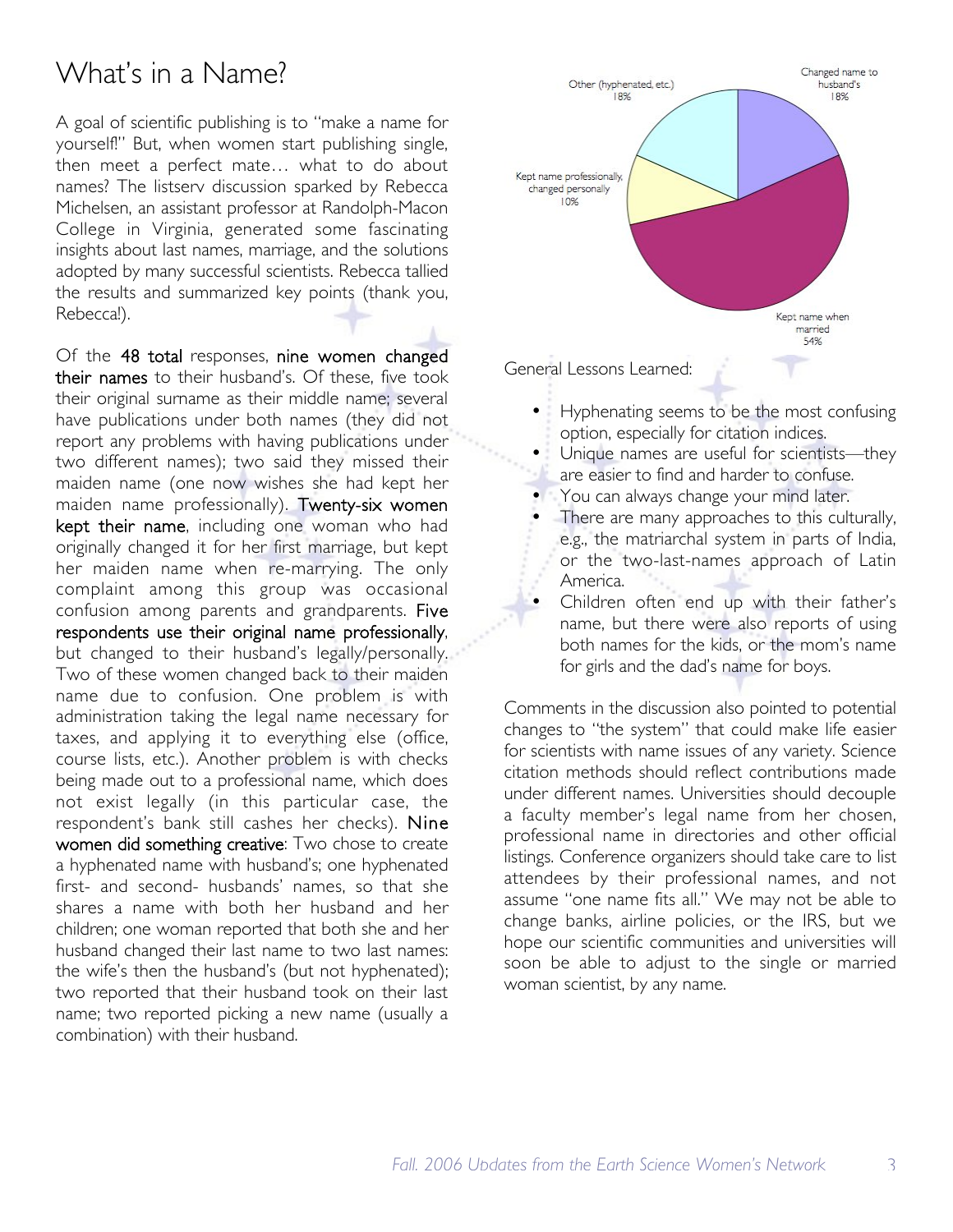## Spread the Word

*\_\_\_\_\_\_\_\_\_\_\_\_\_\_\_\_\_\_\_\_\_\_\_\_\_\_\_\_\_\_\_\_\_\_\_\_\_\_\_\_\_\_\_\_\_\_\_\_\_\_\_\_\_\_\_\_\_\_\_\_\_\_\_\_\_\_\_\_\_\_\_\_\_\_\_\_\_\_\_\_\_\_\_\_*

If you are already an ESWN Member, please continue to personally invite friends and colleagues to join our group!

We encourage you to use the email list to establish both personal and professional connections.

If you're not yet a member and wish to join, just email one of the members of the Leadership Board:

Arlene Fiore (Arlene dot Fiore at noaa dot gov), Meredith Hastings (mhasting at atmos dot washington dot edu), Galen McKinley (galen at aos dot wisc dot edu), Tracey Holloway (taholloway at wisc dot edu), Allison Steiner, (asteiner at nature dot berkeley dot edu), or Christine Wiedinmyer (christin at ucar dot edu)

If you email us, we'll send you info on how to register for the mailing list  $-$  it's very easy

Q: Why isn't there an easy, on-line way to register?

A: We love the personal feel of the group, and we want to maintain that "friend-of-afriend" feeling even as we grow. That said, any woman scientist is welcome to join!

Any of our nearly 250 members can point you to the registration website. If you don't know a member personally, just email a board member and we're happy to connect you up.

If you are just interested in learning more about us, check out our public website http://www.sage.wisc.edu/eswn

#### Benefits of Membership:

- Active listserv to meet other members, share job announcements, and discuss topics of interest
- Invitations to EWSN get-togethers at major meetings
- Build one-on-one relationships for research collaboration or informal mentoring
- No membership fee
- Help shape our future! What can we do to help you succeed?